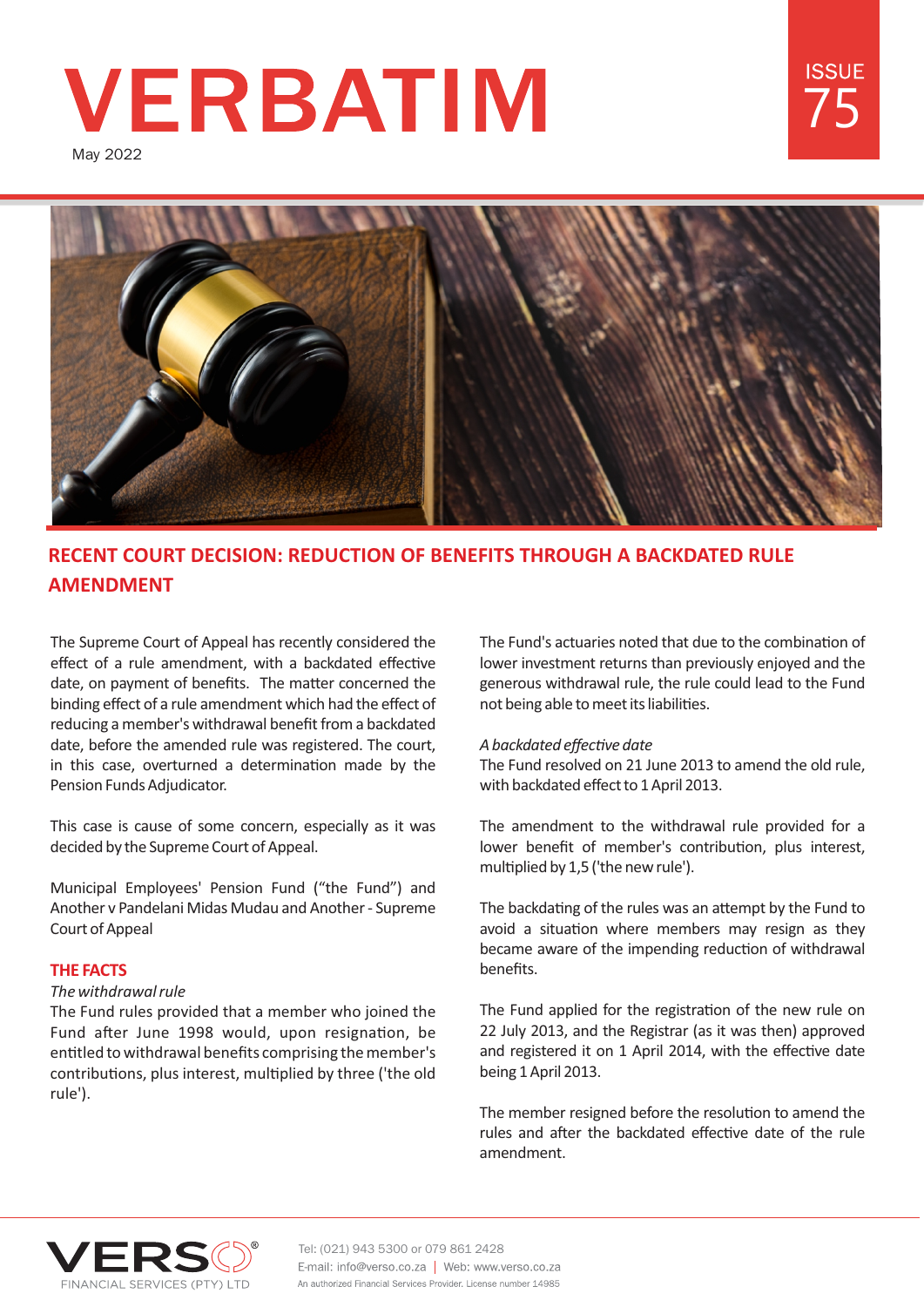#### See timeline of events below.

#### *Benefit paid under the new rule*

*Timeline of events*

The withdrawal benefit payment was calculated in accordance with the new rule which was less than the benefit the member would have received under the old rule.



# **PENSION FUND ADJUDICATOR DETERMINATION**

The member lodged a complaint with the Adjudicator. The Adjudicator effectively ordered the Fund to pay in terms of the old rule.

The Adjudicator's reasoning was:

- $(a)$  the new rule, although applicable with retrospective effect from 1 April 2013, was only approved by the Registrar on 1 April 2014 ("the approval date") and the new rule could not be applied prior to its registration and approval by the Registrar. The Adjudicator relied on the Supreme Court of Appeal case of *Mostert N.O. v Old Mutual Life Assurance Company (South Africa) Ltd*<sup>1</sup>; and
- (b) the new rule could not be applied to benefits that accrued before the new rule was approved by the Registrar².

The Adjudicator upheld the complaint.

#### **THE SUPREME COURT OF APPEAL FINDING**

The Fund was unhappy with the Adjudicator's determination and made application to court. The matter eventually found its way to the Supreme Court of Appeal ('SCA').

In the SCA, the Fund submitted that:

- (a) the complaint fell outside the scope of the Adjudicator's powers set out in the Act<sup>3</sup>; and
- (b) the Adjudicator erred as a matter of law in finding that the amended rule could not be applied to withdrawal benefits which accrued before it came into effect on 1 April 2014, despite its retroactive operation.

<sup>1</sup> Mostert NO v Old Mutual Life Assurance Company (South Africa) Ltd (1) (83/2001) [2001] ZASCA 101; [2002] 2 All SA 101 (A) (25 September 2001) <sup>2</sup> In support of this finding the Adjudicator relied on National Director of Public Prosecutions v Carolus and others. <sup>3</sup> ss 30H and 30M of the Act, read with the definition of a 'complaint' in s 1 of the Act